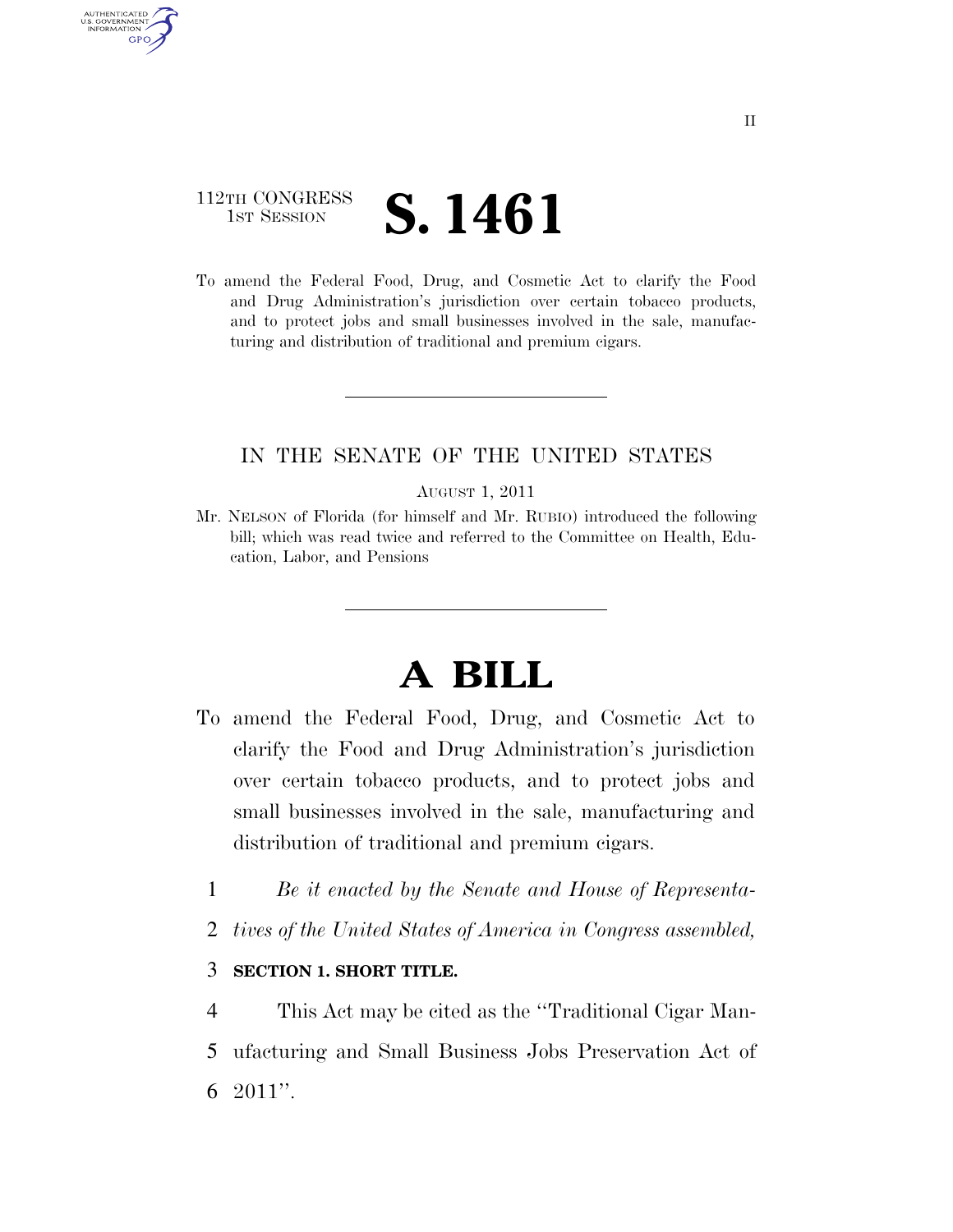**SEC. 2. LIMITATION OF AUTHORITY WITH RESPECT TO** 

**PREMIUM CIGARS.** 

| 3      | (a) EXCEPTION FOR TRADITIONAL LARGE AND PRE-                    |
|--------|-----------------------------------------------------------------|
| 4      | MIUM CIGARS.—Section 901(c) of the Federal Food,                |
| 5      | Drug, and Cosmetic Act $(21 \text{ U.S.C. } 387a(c))$ is amend- |
| 6      | $ed$ —                                                          |
| $\tau$ | $(1)$ in paragraph $(2)$ , in the heading, by insert-           |
| 8      | ing "FOR CERTAIN TOBACCO LEAF" after "AUTHOR-                   |
| 9      | $ITY''$ ; and                                                   |
| 10     | $(2)$ by adding at the end the following:                       |
| 11     | "(3) LIMITATION OF AUTHORITY FOR CERTAIN                        |
| 12     | CIGARS.                                                         |
| 13     | "(A) IN GENERAL.—The provisions of this                         |
| 14     | chapter (except for section $907(d)(3)$ ) shall not             |
| 15     | apply to traditional large and premium cigars.                  |
| 16     | "(B) RULE OF CONSTRUCTION.—Nothing                              |
| 17     | in this chapter shall be construed to grant the                 |
| 18     | Secretary authority to promulgate regulations                   |
| 19     | on any matter that involves traditional large                   |
| 20     | and premium eigars.                                             |
| 21     | "(C) TRADITIONAL LARGE AND PREMIUM                              |
| 22     | CIGAR DEFINED.—For purposes of this para-                       |
| 23     | graph, the term 'traditional large and premium                  |
| 24     | $\alpha$ eigar'—                                                |
| 25     | "(i) means any roll of tobacco that is                          |
| 26     | wrapped solely in leaf tobacco, contains no                     |
|        | •S 1461 IS                                                      |
|        |                                                                 |